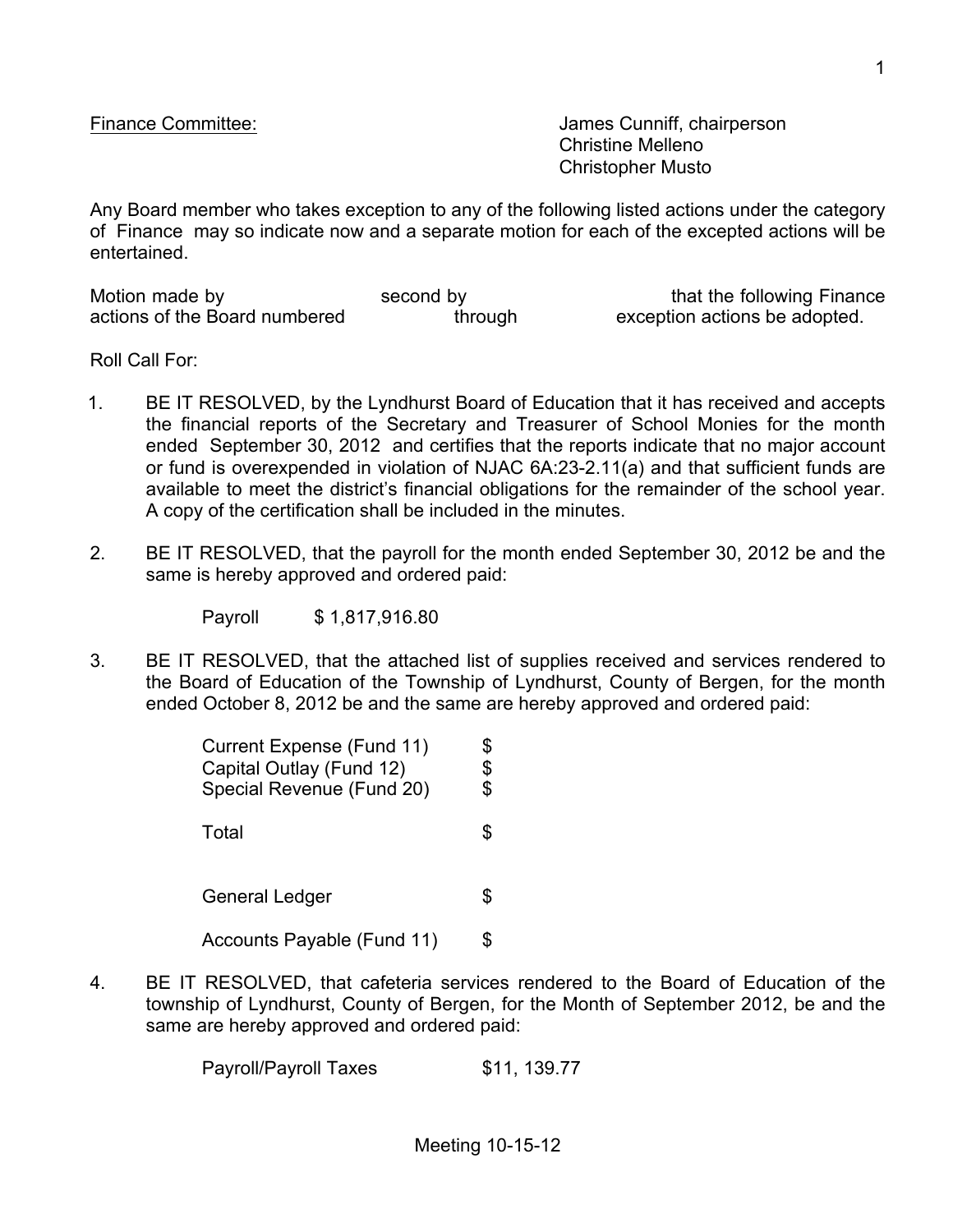- 5. BE IT RESOLVED, that the Lyndhurst Board of Education approve the attached transfers for the month of September 2012.
- 6. BE IT RESOLVED, that the Lyndhurst Board of Education approve the attached Program Salaries and State/Federal Funded Program Line Accounts for the 2012-2013 school year.
- 7. BE IT RESOLVED, that the Lyndhurst Board of Education approve an amended FY2013 IDEA Basic Grant Application in the amount of \$615,931.00 for the 2012-2013 school year.
- 8. BE IT RESOLVED, that the Lyndhurst Board of Education approve an amended FY2013 IDEA Pre-School Grant Application in the amount of \$25,100.00 for the 2012-2013 school year.
- 9. BE IT RESOLVED, that the Lyndhurst Board of Education approve an amended FY2013 NCLB grant application in the amount of \$326,374.00 for the 2012-2013 school year.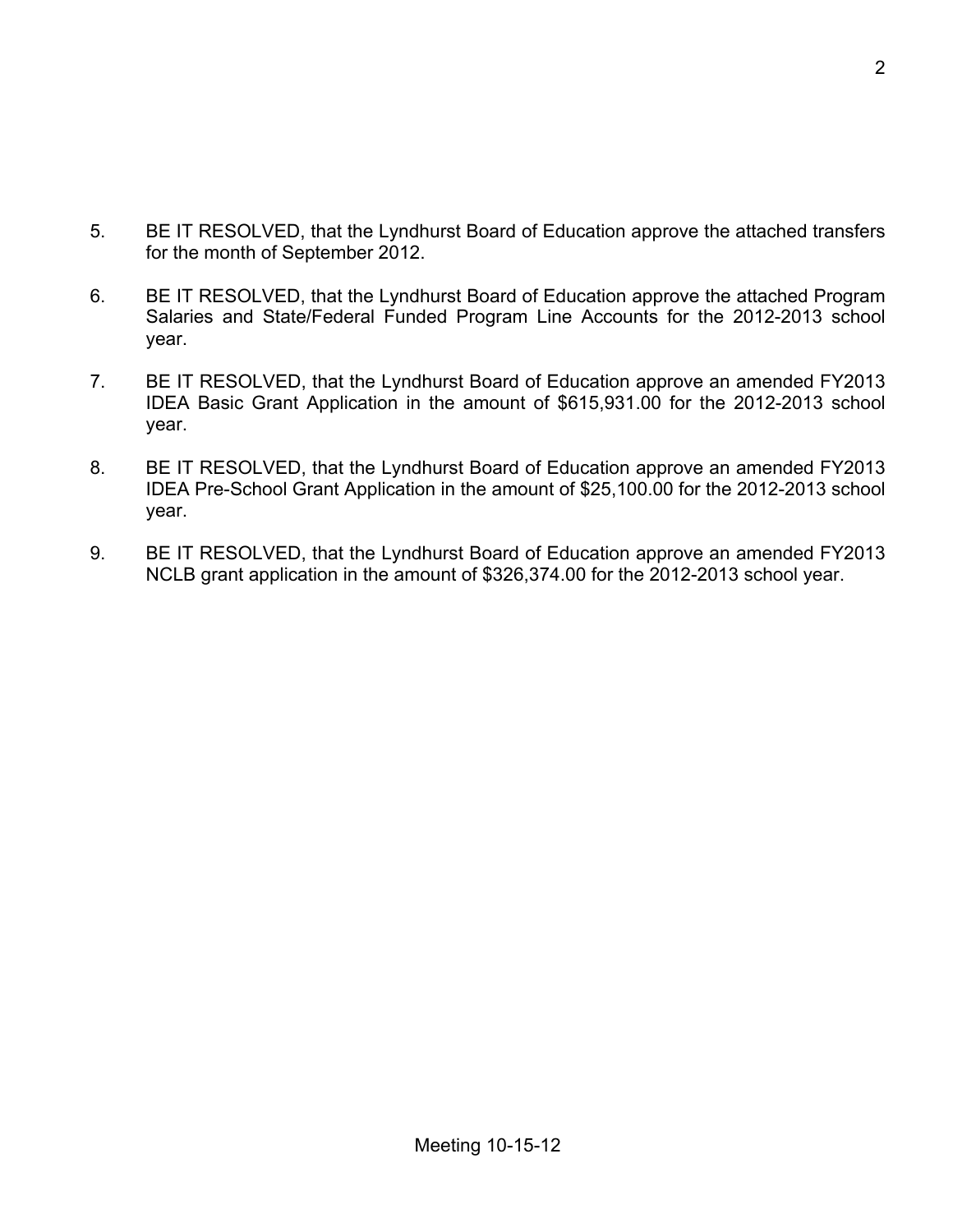Education & Curriculum Committee: Josephine Malaniak, chairperson

Ronald Grillo Christine Melleno

- 1. BE IT RESOLVED, that the Lyndhurst Board of Education approves the School Nursing Plan, to be submitted to the Bergen County Superintendent.
- 2. BE IT RESOLVED, that the Lyndhurst Board of Education approve "Fitness Fridays", a new and innovative program for the physical education classes at Lyndhurst High School.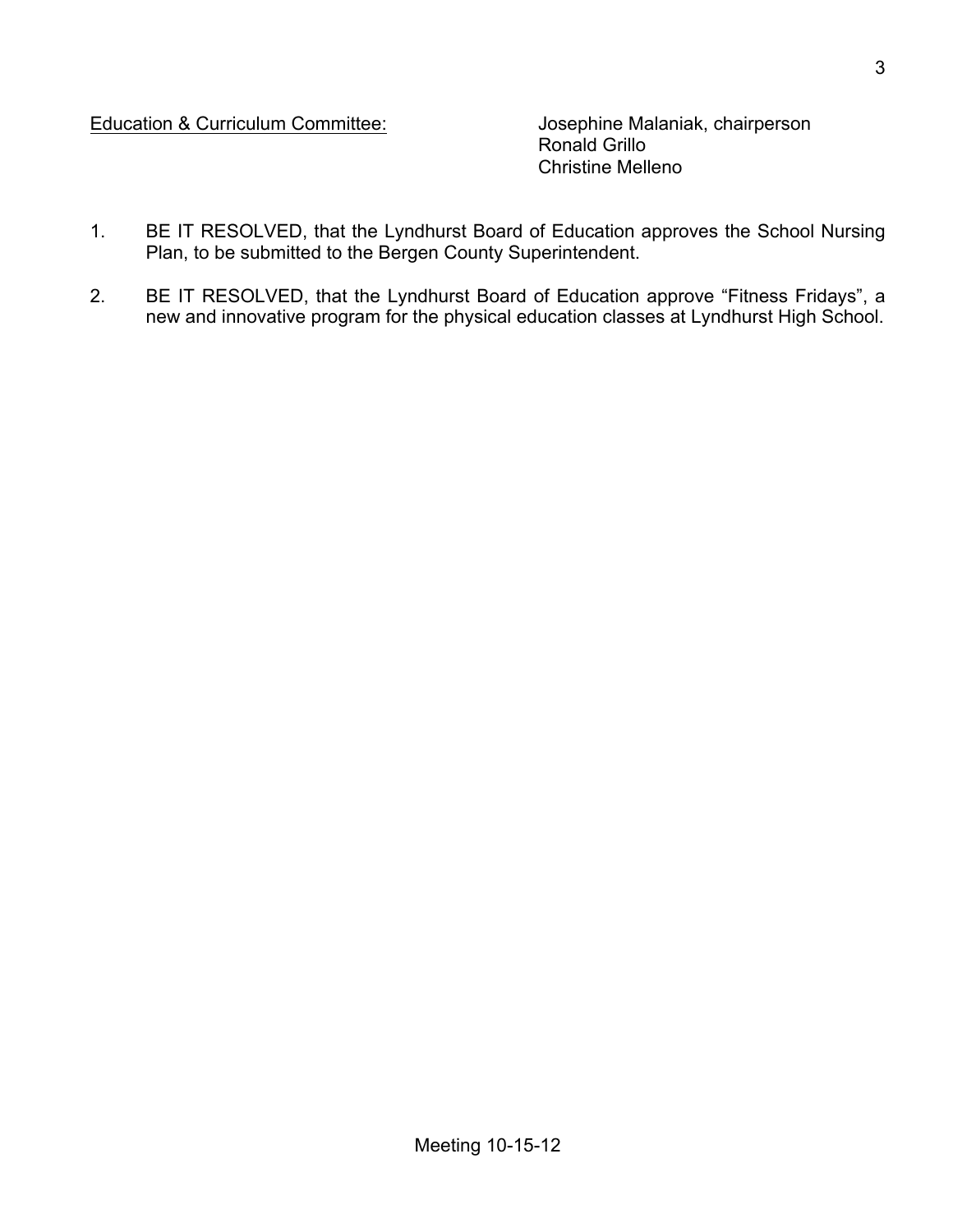## Rules & Regulations Committee: Stephen Vendola, chairperson

James Cunniff Annie Rowe

Any Board member who takes exception to any of the following listed actions under the category of Rules & Regulations may so indicate now and a separate motion for each of the excepted actions will be entertained.

Motion made by **Second by** second by that the following Rules & Regulations actions of the Board numbered through exception actions be adopted.

Roll Call For:

1. BE IT RESOLVED, that the Lyndhurst Board of Education approve the following resolution proclaiming American Education Week, November 11-17, 2012.

WHEREAS, public schools are the backbone of our democracy, providing young people with the tools they'll need to maintain our nation's precious values of freedom, civility, and equality; and

WHEREAS, by equipping young Americans with both practical skills and broader intellectual abilities, schools give them hope for, and access to, a productive future; and

WHEREAS, education employees, be they custodians or teachers, bus drivers or librarians work tirelessly to serve our children and communities with care and professionalism; and

WHEREAS, schools are community linchpins, bringing together adults and children, educators and volunteers, business leaders and elected officials in a common enterprise;

NOW, THEREFORE, I, Ellen Young, serve as president of the Lyndhurst Board of Education do hereby proclaim November 11-17, 2012 as the annual observance of American Education Week.

2. BE IT RESOLVED, that the Lyndhurst Board of Education approve the following use of school facilities:

| Organization             | Place                           | Time, Date, Purpose                                        |  |
|--------------------------|---------------------------------|------------------------------------------------------------|--|
| <b>Music Association</b> | High School<br><b>Band Room</b> | $6:30 \text{ pm} - 10:00 \text{ pm}$<br>9/18/12<br>Meeting |  |

Meeting 10-15-12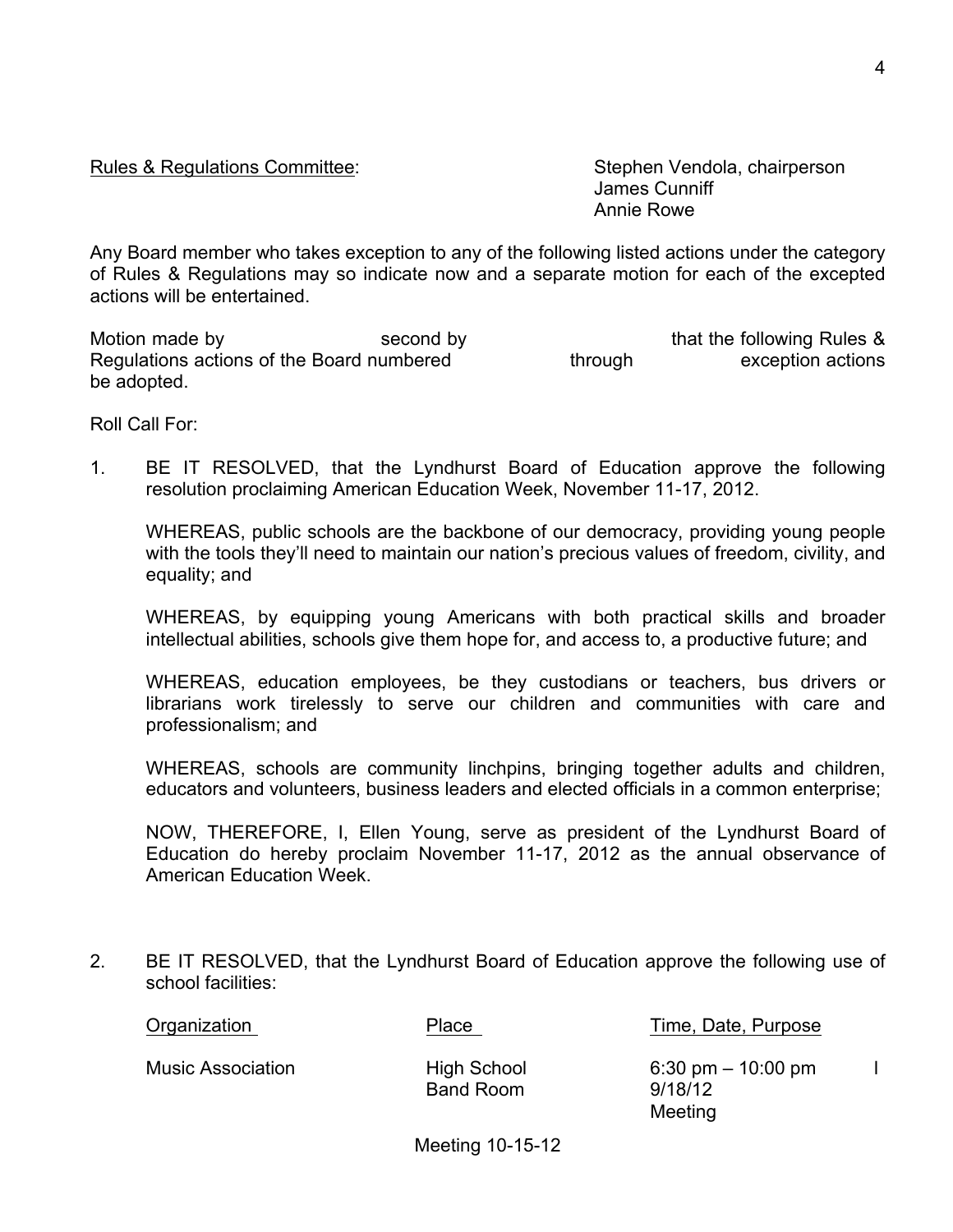| Franklin School PTA                                          | Franklin School<br>Classroom                        | $7:00 \text{ pm} - 9:00 \text{ pm}$<br>9/25, 10/23, 11/27, 12/18/12<br>1/15,2/26,3/26,4/23,5/28/13,<br>6/11/13<br><b>PTA Meetings</b>                                  |
|--------------------------------------------------------------|-----------------------------------------------------|------------------------------------------------------------------------------------------------------------------------------------------------------------------------|
| <b>Lyndhurst Booster Club</b>                                | <b>High School</b><br><b>Room 110</b>               | 7:00 pm $-9:00$ pm<br>10/1, 11/5, 12/3/12,<br>1/7, 2/4, 3/4, 4/8, 5/6, 6/3/13<br>Meetings                                                                              |
| <b>Lyndhurst Parks Department</b>                            | Jefferson School<br>Gym                             | 6:00 pm $-9:00$ pm<br>Mondays<br>10/1, 10/15, 10/22, 10/29,<br>11/5, 11/12, 11/19/12<br>Tuesdays<br>10/2, 10/16, 10/23, 10/30,<br>11/13, 11/20, 11/27/12<br>Volleyball |
| Lyndhurst 8 <sup>th</sup> Grade<br>Committee - Class of 2013 | <b>High School</b><br>Library                       | 6:30 pm $-9:30$ pm<br>10/4/12<br><b>Committee Meeting</b>                                                                                                              |
| <b>Lyndhurst Elementary</b><br>Class of 2013                 | High School &<br>Roosevelt<br>Hallway of Auditorium | 6:30 pm $-9:30$ pm<br>10/9 & 11/5/12<br>8 <sup>th</sup> Gr. Fundraising                                                                                                |
| <b>Lyndhurst Council</b>                                     | <b>Washington School</b><br>Gym                     | 7:00 pm $-$ 10:00 pm<br>10/17/12<br><b>Board of Education</b><br><b>Candidate Forum</b>                                                                                |
| <b>Lyndhurst Parks Department</b>                            | <b>High School</b><br><b>Field House</b>            | $9:00$ am $-4:00$ pm<br>10/21/12<br><b>Cheer for Breast Cancer</b>                                                                                                     |
| Roosevelt School                                             | Roosevelt School<br>Gym                             | $9:00$ am $-3:00$ pm<br>10/24 & 10/25/12<br><b>Book Fair</b>                                                                                                           |
| <b>Lincoln School PTA</b>                                    | Lincoln School<br>Multi-Purpose Room                | $8:30$ am $- 2:45$ pm<br>12/19/12<br>Santa Sale                                                                                                                        |
|                                                              | Meeting 10-15-12                                    |                                                                                                                                                                        |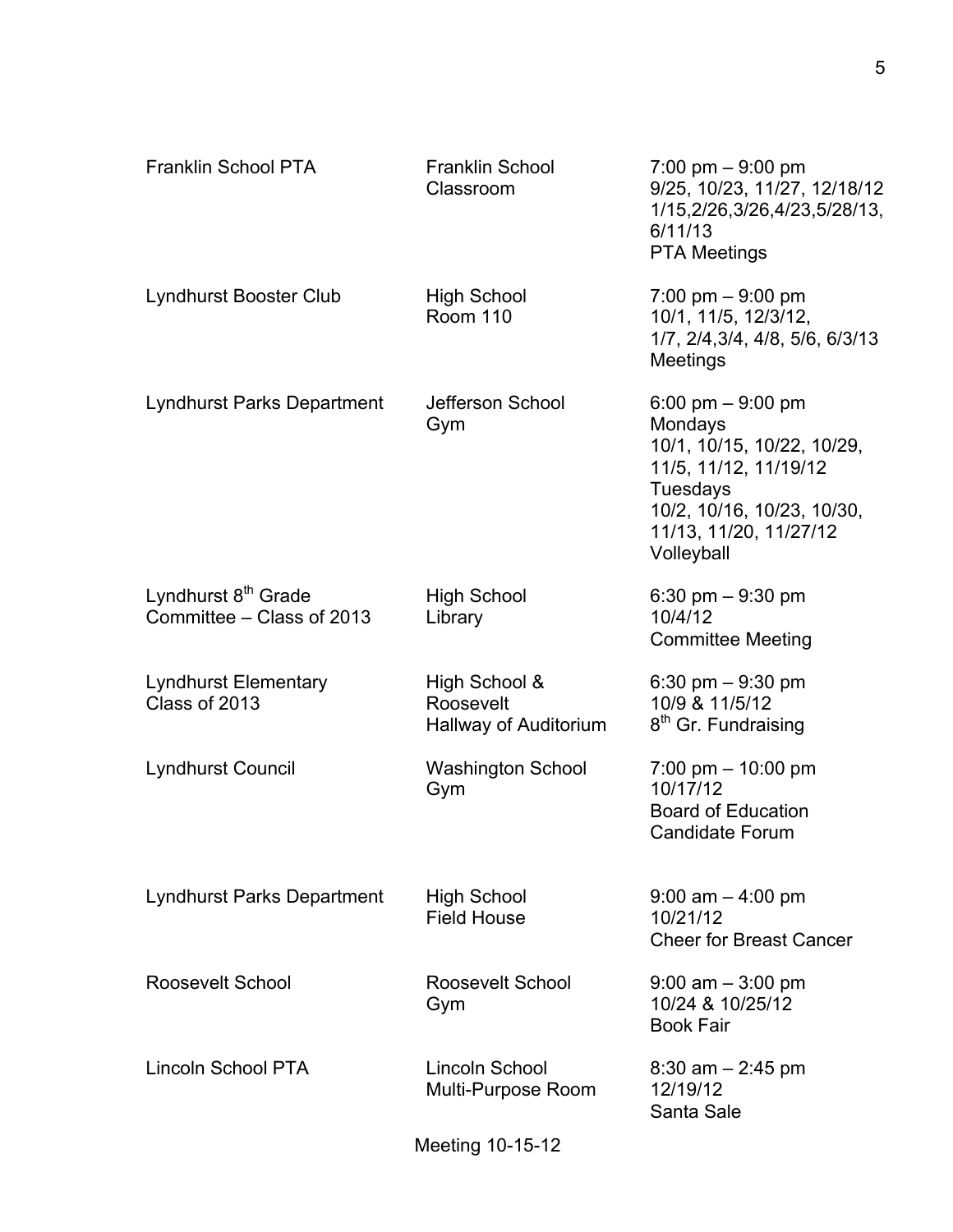Lincoln School PTA Lincoln School 2:45 pm – 2/28/13<br>Multi-Purpose Room 8:30-2:45 – 3/1/134 Multi-Purpose Room

Book Fair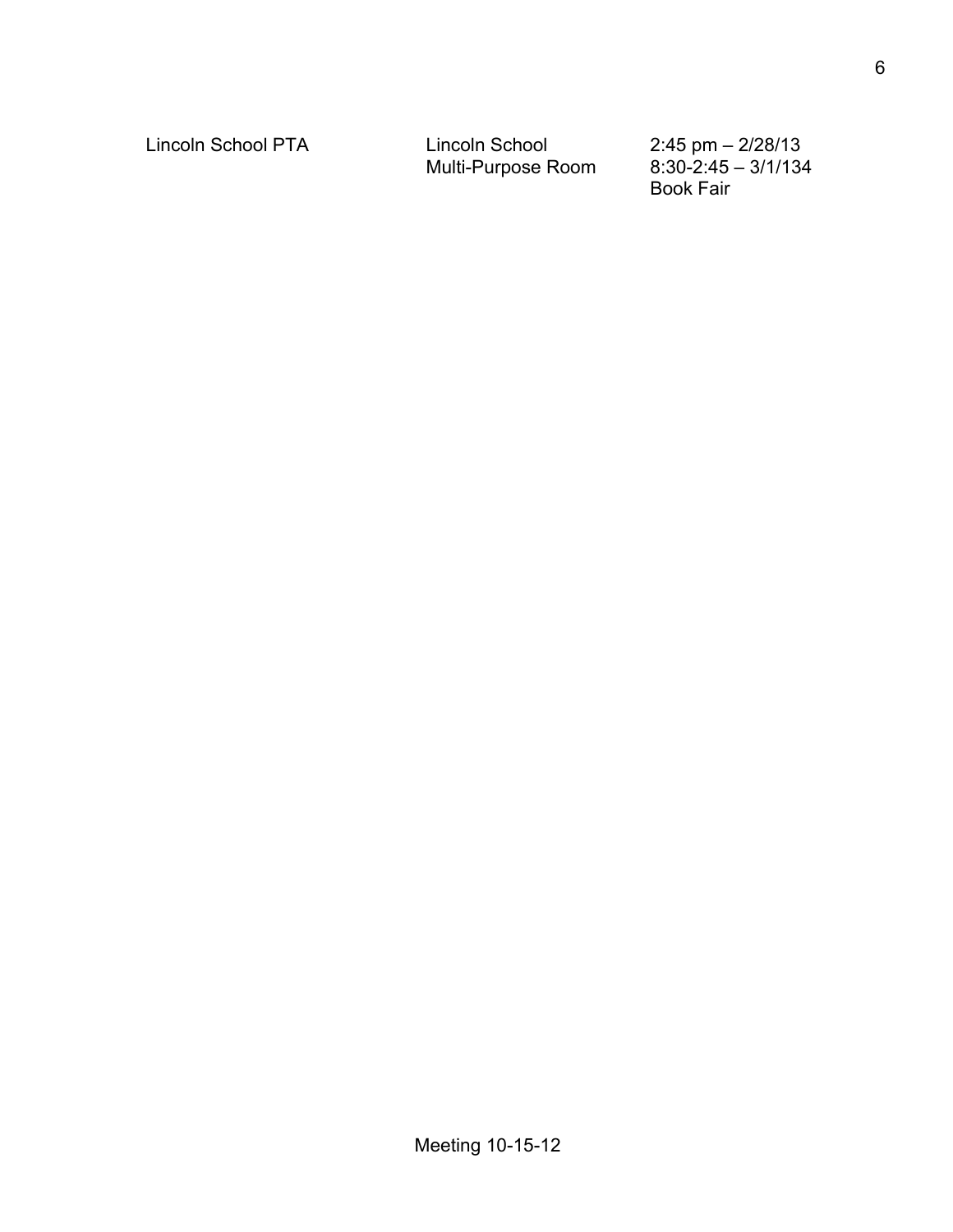## Student Activities & Recognition Committee: Christine Melleno, chairperson

Stephen Vendola Christopher Musto

- 1. BE IT RESOLVED, that the Lyndhurst Board of Education approve the Electronic Violence and Vandalism Reporting System (EVVRS) submitted to the state on July 12, 2012. A copy of the report is on file at the Board Office.
- 2. BE IT RESOLVED, that the Lyndhurst Board of Education approve home instruction for three (3) students, subject to state approval.
- 3. BE IT RESOLVED, that the Lyndhurst Board of Education approve the High School Volleyball Team to participate with the Recreation Volleyball Team.
- 4. BE IT RESOLVED, that the Lyndhurst Board of Education approve the Lyndhurst Athletic Department to process an application for a Cooperative Sports Swimming Program with North Arlington High School.
- 5. BE IT RESOLVED, that the Lyndhurst Board of Education grant permission for two (2) classified student to attend South Bergen Jointure, Maywood campus, at a tuition of \$57,300.00 each, prorated, effective September 12, 2012.